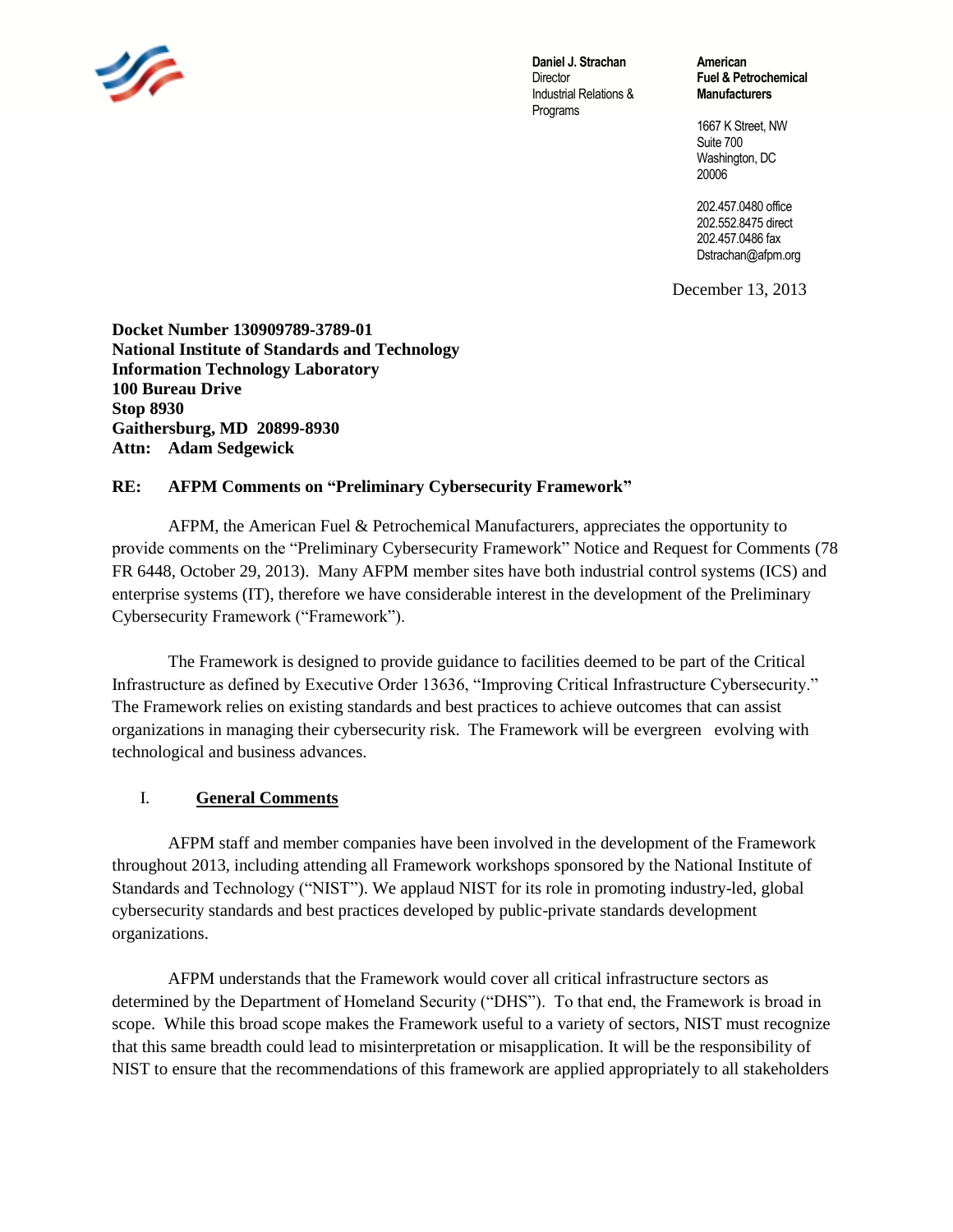

Many AFPM members have cybersecurity standards, methodologies and procedures already in place at their facilities. AFPM members plan to use the Framework as an additional tool that they can utilize to keep their systems secure. AFPM members state that a benefit of the Framework is that it is a sample of what a company can implement and it describes what is necessary in order to have the basics of a good cybersecurity risk program.

AFPM also believes that in today's critical infrastructure, physical and cybersecurity measures necessarily overlap. The Framework needs to consider the role of physical security in any discussion of cybersecurity.

### **II. Voluntary Adoption of Framework**

AFPM believes that in order for the Framework to be most effective in critical infrastructure, it must remain voluntary. Having the Framework remain voluntary is vital to its acceptance in critical infrastructure. The Framework should state that its adoption is a broad menu of options and that businesses do not need to undertake all the cybersecurity activities listed in the Framework Core. Indeed, some of the measures referenced in the Framework would not be appropriate at all facilities. The Framework should clarify that the Informative References are neither exhaustive nor mandatory.

A Framework that is mandated through regulation or legislation will not benefit private industry. As stated above, AFPM members will use the Framework along with other tools to ensure secure systems. If the Framework were to become a mandated regulation, AFPM members would not be able to utilize the Framework as the useful tool that it is intended to be, as they might have to implement portions of the Framework which may conflict with existing industry practices

#### **III. Integration of Cybersecurity Risk Management into Business Risk Management**

AFPM's review of the Framework shows that it would likely be tested and adopted by entities that have function enterprise risk management programs. The Framework needs to place more emphasis on Industrial Control Systems ("ICS"). While ICS are referenced within the Framework, the Framework is more oriented toward enterprise systems.

In addition, the Framework needs to address the entire supply chain, not solely the asset owners. Regardless of sector, asset owners are dependent upon the supply chain in their sector or in other sectors. A cybersecurity disruption to the supply chain could prove disastrous to asset owners. An example of this would be a cyber attack on the financial sector. This would disrupt the purchase of crude oil that is used in refineries. The Framework does recognize the interdependencies of many of the critical infrastructures and this should be the basis for growth of the Framework in address supply chain issues.